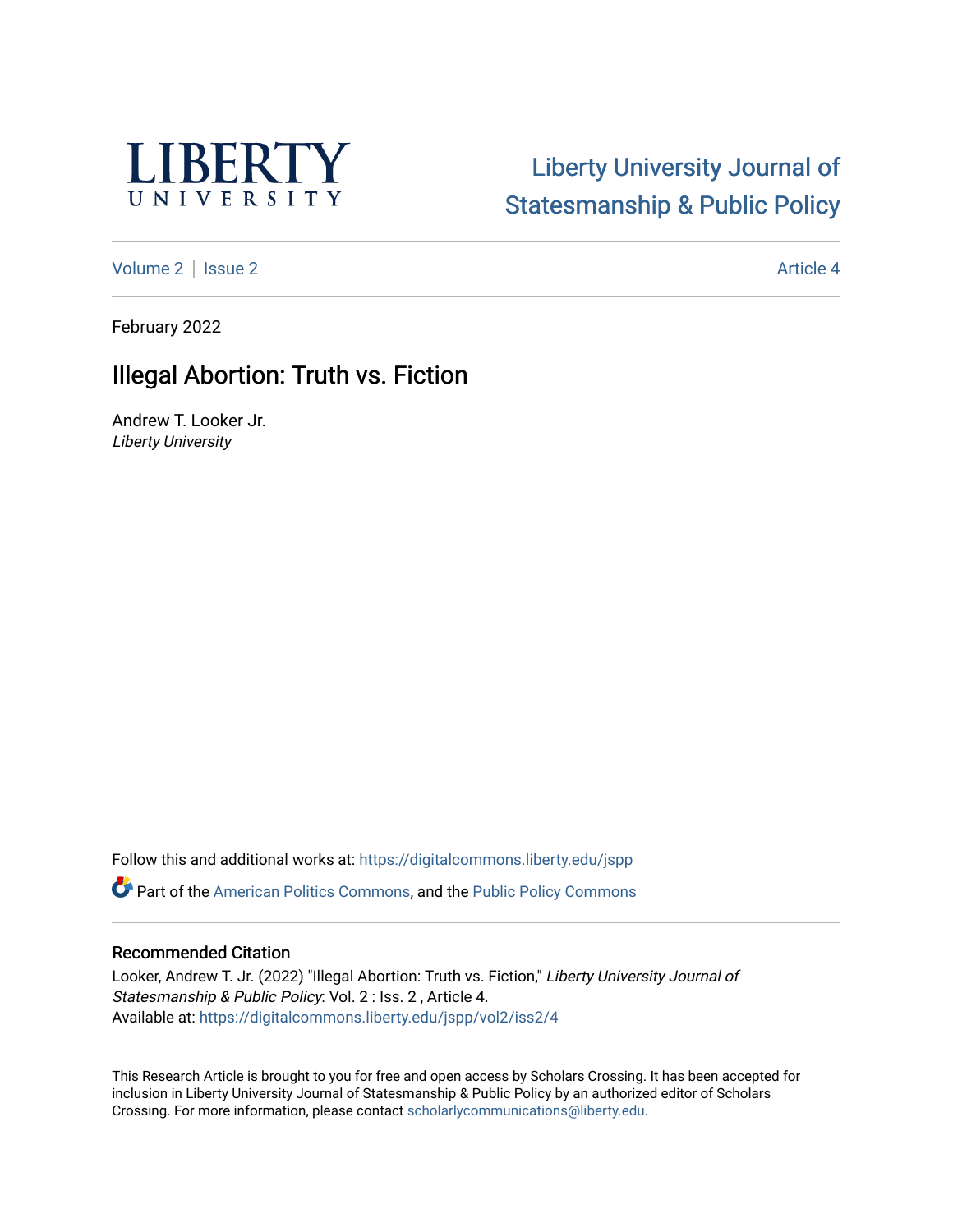#### **Introduction**

Abortion has remained one of the most contentious issues in American political discourse since the Supreme Court legalized the procedure in the 1973 decision *Roe v. Wade*. Numerous emotional, statistical, and even Biblical arguments have been formulated in debates over this topic. However, arguably the two most common assertions supporting abortion are that thousands of women perished due to unsafe abortions prior to *Roe v. Wade*, and that laws restricting or outlawing abortion are ineffective in reducing abortion rates. As an example, former President of Planned Parenthood Leana Wen made the following claim in May 2019: "Before *Roe v. Wade*, thousands of women died every year – and because of extreme attacks on safe, legal abortion care, this could happen again right here in America."<sup>1</sup> Nevertheless, this assertion is contradicted by the best available evidence. Numerous studies demonstrate the success of abortion bans in dramatically reducing abortion rates. Similar studies also show that more modest restrictions, such as parental involvement laws, informed consent requirements, and restrictions on public funding of abortion have been associated with more modest, yet still statistically significant reductions in abortion rates. Furthermore, Scripture overwhelmingly supports the value of life in the womb and calls on Christians to protect vulnerable life. In the face of the best available scientific evidence, as well as Biblical commands, Christians must be proactive in ending abortion throughout society.

#### **Moral Clarification**

Before the statistical falsehoods of these common pro-abortion claims are examined, a moral framework must be established. The claim that abortion should be made legal since illegal abortions are dangerous to women likely assumes that the unborn are not human. Such an assumption contradicts the overwhelming support in the field of embryology<sup>2</sup> and in Scripture that unborn life is indeed human. However, if a person making this argument assumes the humanity of the unborn, then they are implying that one life is worth more than another and that they have the legal authority to decide who lives and who dies. In effect, such people are claiming that since some people may be harmed while trying to kill others, these actions must be made safe and legal. Even some pro-abortion figures see the logical and moral absurdity of this argument. Pro-abortion advocate Mary Anne Warren noted that "the fact that restricting access to abortion has tragic side effects does not, in itself, show that the restrictions are unjustified, since murder is wrong regardless of the consequences of prohibiting it."<sup>3</sup>

#### **Maternal Deaths and Abortion**

Many public figures in the abortion lobby, such as former Planned Parenthood President Leana Wen, incorrectly claim that thousands of women died every year because of complications

<sup>1</sup> Glenn Kessler, "Planned Parenthood's false stat: 'Thousands' of women died every year before Roe," *Washington Post*. May 29, 2019. https://www.washingtonpost.com/politics/2019/05/29/plannedparenthoods-false-stat-thousands-women-died-every-year-before-roe/.

<sup>2</sup> "Life Begins at Fertilization with the Embryo's Conception," *Princeton University*, https://www.princeton.edu/~prolife/articles/embryoquotes2.html.

<sup>3</sup> Scott Klusendorf, *The Case for Life*, (Wheaton, Illinois: Crossway, 2009), p.158.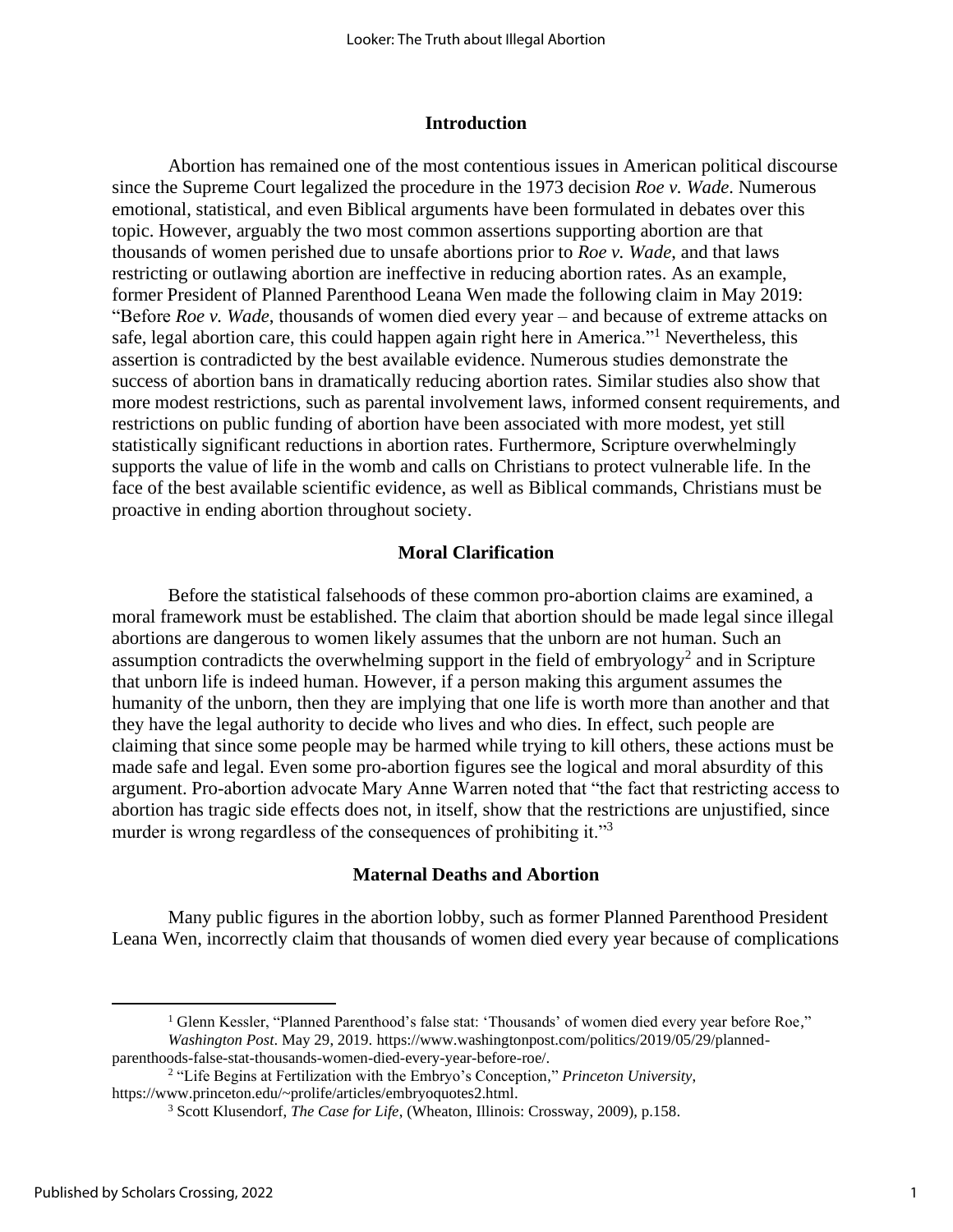arising from illegal abortions prior to the legalization of abortion.<sup>4</sup> This claim was fabricated by two leading figures in the movement to legalize abortion: Dr. Larry Lader and Dr. Bernard Nathanson. These two men worked for the National Association for the Repeal of Abortion Laws, which is now known as the National Abortion Rights Action League (NARAL). While Dr. Nathanson committed a multitude of abortions himself, he became a pro-life advocate after he was horrified by the sight of one of the abortions he performed. Afterwards, Nathanson admitted that "when we spoke of [deaths due to illegal abortion], it was always 5,000 to 10,000 per year. I confess I knew the figures were totally false."<sup>5</sup> Nathanson is not the only one to recognize the false nature of this claim. In 1960, Mary Calderone, a former medical director at Planned Parenthood, said that, "abortion is no longer a dangerous procedure…in 1957 there were only 260 deaths in the whole country attributed to abortions of any kind. 90 percent of all illegal abortions are presently being done by physicians."<sup>6</sup>

Research indicates that in the 25 years preceding the legalization of abortion, the average number of annual maternal deaths from illegal abortion was 250, with the high being 388 in 1948. In 1966, which was before the first state legalized abortion on demand, the number of maternal deaths had declined to 120. Dr. Christopher Tietze, a prominent statistician affiliated with Planned Parenthood, has asserted that these are accurate figures within a 10% margin of error.<sup>7</sup> A 1975 report from the National Academy of Sciences' Institute of Medicine, came to a similar conclusion about illegal abortions. This report stated that the estimate of 5,000 to 10,000 deaths resulting from illegal abortion each year was "hardly plausible, considering that the total number of deaths of women aged 15-44 from all causes in the United States is approximately 50,000 annually, and the total number of deaths due to abortion reported by the National Center for Health Statistics (NCHS) has been below 500 since 1958 and below 100 since 1971."<sup>8</sup> The Guttmacher Institute, the research arm of Planned Parenthood, reinforced these findings. While this organization claimed that there were 2,700 maternal deaths in 1930 and 1,700 deaths in 1940 resulting from illegal abortions, the incidence of these deaths declined dramatically with the rise of antibiotics.<sup>9</sup> Accordingly, only slightly more than 300 maternal deaths resulting from illegal abortion occurred in 1950. This survey estimated that illegal abortion deaths declined to less than 300 in 1959 and less than 200 in 1965.<sup>10</sup>

It is worth noting that in 1972, the year before abortion was legalized nationwide, 39 women died from illegal abortions, while 24 died from legal abortions. The following year, 19 women died from illegal abortions, while 25 died from legal abortions.<sup>11</sup> Also, many proabortion figures assert that abortion restrictions will increase the maternal mortality rate. However, this assertion is not supported by real-world evidence. Due to numerous Supreme Court rulings, abortion remains legal throughout most of a woman's pregnancy in the entire

<sup>4</sup> *Live Action,* "The Pro-Life Reply to: 'Women will die from illegal abortions,'" June 25, 2019, Video, 4:48,

https://www.youtube.com/watch?v=B1s9WOBihWU&list=PLRCroccSjXWRos6E6HjlqHHd\_kgm7o&index=3. 5 Ibid.

<sup>6</sup> Ibid.

<sup>7</sup> Randy Alcorn, *Pro-Life Answers to Pro-Choice Arguments*, (New York: Penguin Random House LLC, 2000), p. 173-174.

<sup>8</sup> Carole Novielli, "Don't be fooled: Abortion bans didn't result in thousands of deaths," *Live Action*. May 20, 2019. https://www.liveaction.org/news/fooled-abortion-bans-didnt-thousands-deaths/.

<sup>&</sup>lt;sup>9</sup> Ibid.

 $10$  Ibid.

 $11$  Ibid.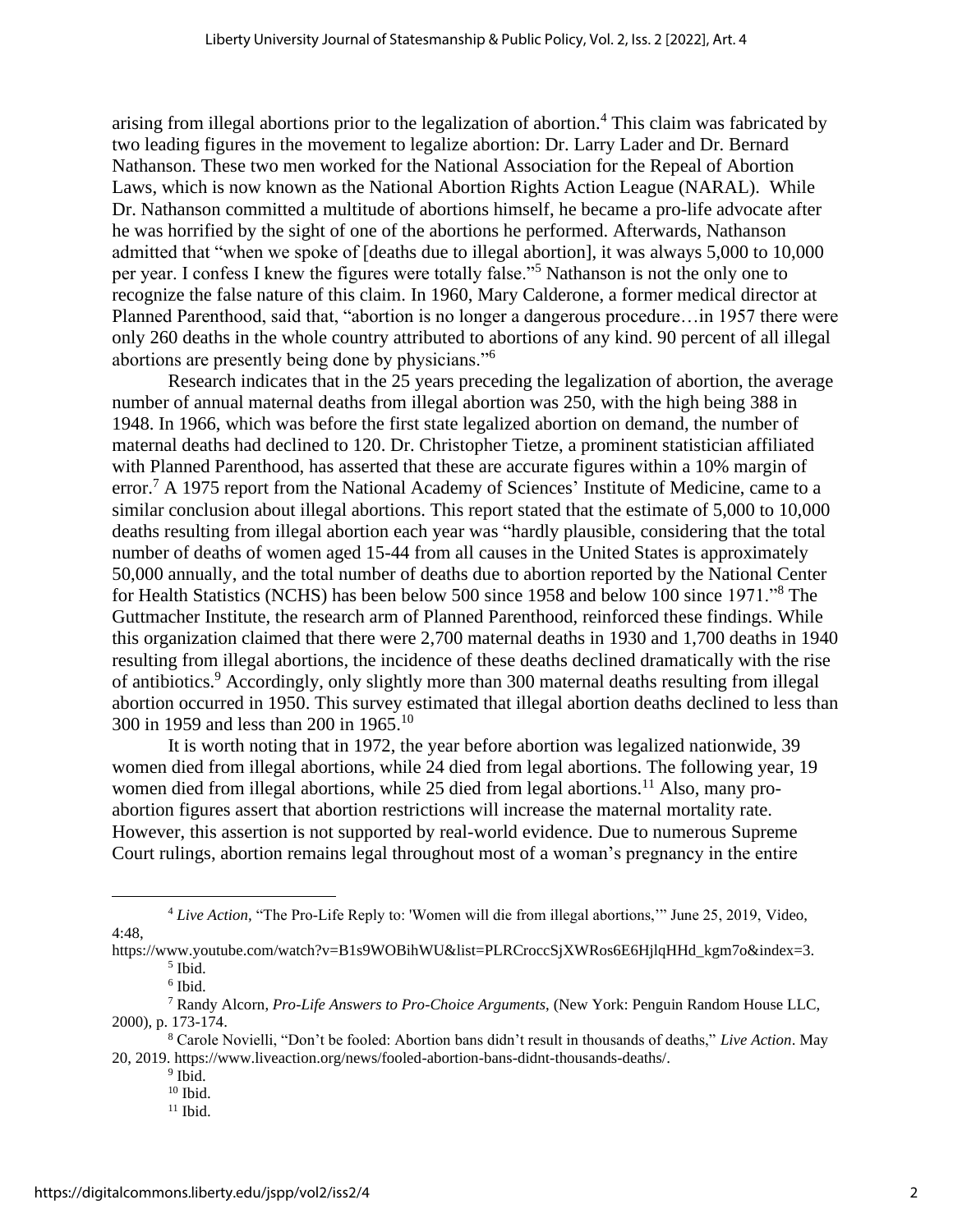United States, with abortion even being permitted up until the moment of birth in 8 states.<sup>12</sup> However, the U.S. maternal mortality rate is 14 per  $100,000$  live births<sup>13</sup>, which is a high figure when compared to other industrialized nations. It is substantially higher than the rates in Poland and Malta, two countries with strong restrictions on abortion. In Poland, abortion is illegal in all cases except for rare exceptions, yet the maternal mortality rate is 3 per 100,000 live births. In Malta, this rate is 9 per 100,000 live births, even though abortion is illegal without exception.<sup>14</sup>

While the deaths from illegal abortion prior to *Roe* were highly exaggerated, many women still died from legal abortions in the United States after *Roe*. Two recent examples are Tonya Reeves and Cree Erwin, both of whom died from legal abortions that were committed at Planned Parenthood clinics.<sup>15</sup> Additionally, the Centers for Disease Control (CDC) found the following death statistics resulting from abortion in the several years following *Roe*: 1974 – 6 from illegal abortions, 26 from legal abortions; 1975 – 4 from illegal abortions, 29 from legal abortions; 1976 – 2 from illegal abortions; 11 from legal abortions; 1977 – 4 from illegal abortions, 17 from legal abortions; 1978 – 7 from illegal abortions, 9 from legal abortions; 1979 – 0 from illegal abortions, 22 from legal abortions.<sup>16</sup>

While the CDC has indicated a substantial decline in the number of abortion-related deaths in more recent years, other sources have observed such deaths as continuing unabated for many years following Roe v. Wade. The *American Journal of Obstetrics and Gynecology* claimed that "the New York City Department of Health reported seven legal abortion-related deaths that occurred between 1980 and 1985. The cause of death in all cases was attributed directly to general anesthesia."<sup>17</sup> Additionally, four abortion-caused deaths occurred in just one Florida clinic between 1979 and 1983. Also, in 1986, four doctors and researchers put forth a study which claimed that no less than 193 deaths from legal abortion occurred between 1972 and 1985.<sup>18</sup> One researcher even claimed to have uncovered evidence of 300 women who have died from legal abortion.<sup>19</sup> Furthermore, a 1978 Chicago Sun-Times investigation of abortion clinics in Chicago revealed that twelve women had died as a result of legal abortion, but that abortion was not listed as a cause of death in any of these cases. This means that there were 12 unreported abortion deaths in just one city, when only 21 deaths from legal abortion were reported throughout the entire country the previous year.<sup>20</sup> Finally, Dr. Dennis Cavanaugh wrote the following in the *American Journal of Obstetrics and Gynecology*:

"There has been no major impact on the number of women dying from abortion in the U.S. …After all, it really makes no difference whether a woman dies from legal or illegal abortion, she is dead nonetheless. I find no comfort in the fact that legal abortion is now the leading cause of abortion-related maternal deaths in the U.S. $^{221}$ 

https://www.dailywire.com/news/these-8-states-allow-abortion-moment-birth-amanda-prestigiacomo.

<sup>12</sup> Amanda Prestigiacomo, "These 8 States Allow Abortion Up to the Moment Of Birth," *Daily Wire*. January 30, 2019.

<sup>&</sup>lt;sup>13</sup> Live Action, "The Pro-Life Reply to: 'Women will die from illegal abortions.'"

 $14$  Ibid.

 $15$  Ibid.

<sup>&</sup>lt;sup>16</sup> Novielli, "Don't be fooled: Abortions bans didn't result in thousands of deaths."

<sup>17</sup> Alcorn, *Pro-Life Answers to Pro-Choice Arguments,* p. 175-176.

 $18$  Ibid.

<sup>19</sup> Ibid.

 $20$  Ibid.

 $21$  Ibid.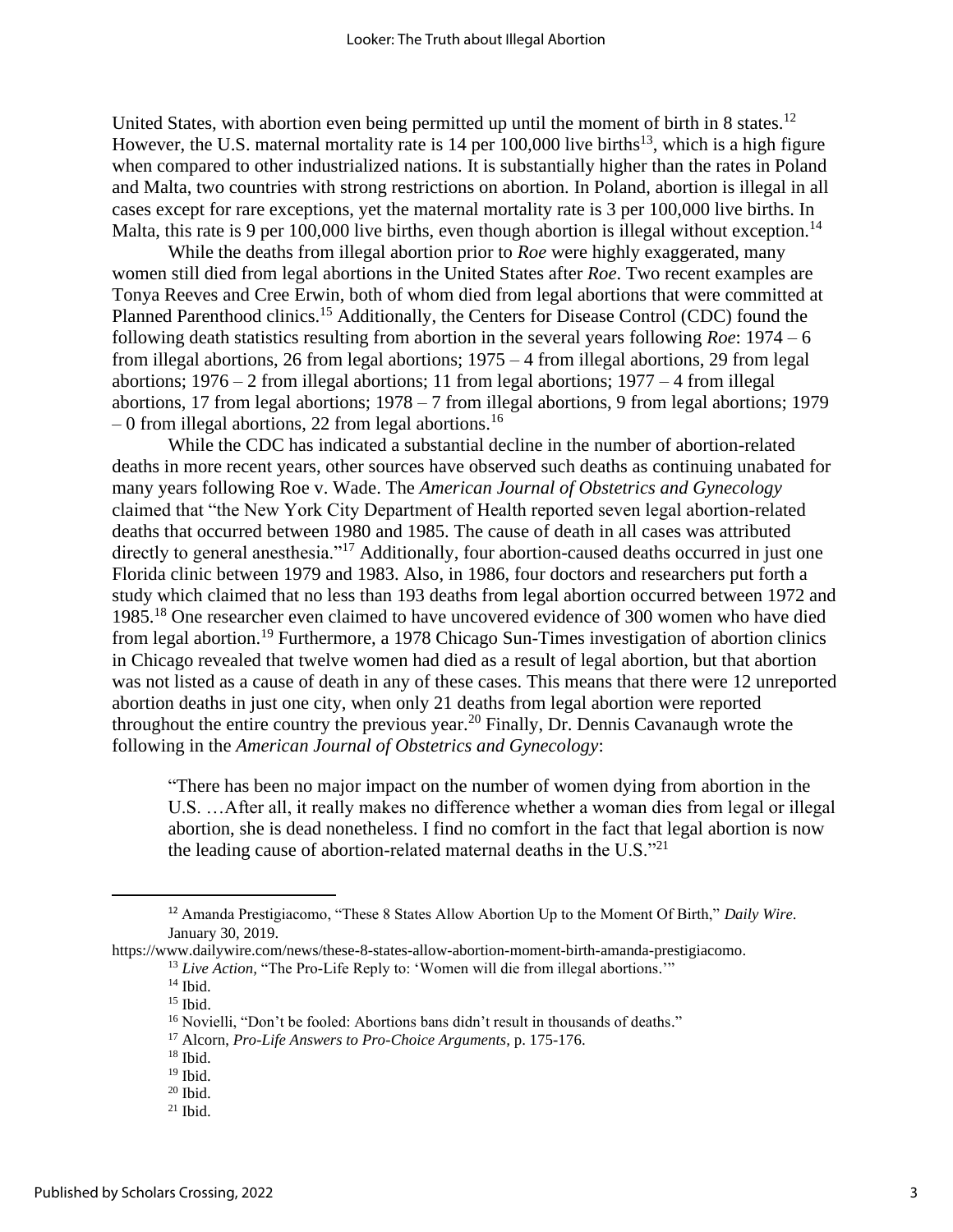The claim that women would ignore abortion restrictions if it became illegal again does not appear to be on solid ground, since one survey found 72 percent of women who have had abortions claimed that they would not have done so if the procedure had been illegal.<sup>22</sup> Also, the total number of abortions committed prior to abortion's legalization was much lower than in post-*Roe* America. Researchers Barbara Syska, Thomas Hilgers, and Dennis O'Hare estimate that the number of illegal abortions which occurred annually prior to 1967 ranged from 39,000 in 1950 to 210,000 in 1967. The annual mean during this time frame was 98,000 abortions each year.<sup>23</sup> However, the abortion rate has skyrocketed since its legalization in 1973. This dramatic increase can be observed most drastically in the years immediately following *Roe v. Wade*. In 1973, there were almost 800,000 which occurred throughout the United States. The abortion rate that year was 16.3 abortions per 1,000 women between the ages of 15 and 44. By the late 1970s, there were approximately 1.5 million abortions that were committed annually. The abortion rate had risen to 29.3 per 1,000 women ages 15-44 by 1980.<sup>24</sup> In the past 47 years, over 60 million abortions have collectively taken place in the United States.<sup>25</sup>

The history of abortion legality in Poland demonstrates that making abortion illegal again would not harm women. During the Cold War, Poland, along with many other nations under the control of the Soviet Iron Curtain, legalized abortion for the first three months of pregnancy. These abortions were supported by state funds. Between 1960 and 1985, the official number of abortions committed annually in Poland ranged from 135,000 to 170,000. However, with the advent of the Solidarity Independence movement and the influence of the pro-life Pope John Paul II, the number of annual abortions in the country had declined to 59,417 by 1990.<sup>26</sup> After the collapse of the Soviet Union and the implementation of strong pro-life laws, the number of induced abortions in Poland fell to 253 by 1998. The reasons given for these abortions were as follows: 199 were committed to save the "life and health" of the woman, 45 were committed due to fetal impairment, and 9 were committed due to rape or incest.<sup>27</sup> Contrary to the expectation of pro-abortion figures, there have been 25% fewer miscarriages and 30% fewer women dying in Poland than there were when abortion was legal in the country. In an annual report in the late 1990s, it was revealed that 21 women died from pregnancy-related complications. However, none of these deaths were listed as being caused by illegal abortion.<sup>28</sup>

#### **Effectiveness of Abortion Bans**

Pro-abortion figures frequently assert that banning or restricting abortion is pointless since such laws do not impact abortion rates in any significant way. As an example, a 2012 and 2016 study from the U.K.'s medical journal *The Lancet*, as well as a March 2018 Guttmacher Institute survey titled, "Abortion Worldwide 2017: Uneven Progress and Unequal Access," evaluates abortion data from a wide variety of countries. These three studies note that global abortion rates have declined substantially since the early 1990s. They also assert that abortion rates are falling at a faster rate in developed nations with legal abortion than in developing

<sup>22</sup> Alcorn, *Pro-Life Answers to Pro-Choice Arguments*, p. 158.

<sup>23</sup> Klusendorf. *The Case for Life*, p.158.

<sup>&</sup>lt;sup>24</sup> *Live Action,* "Debunking 2 big myths on abortion bans," July 12, 2019, Video, 2:06,

https://www.facebook.com/watch/?v=2087847091511627.

 $25$  Ibid.

<sup>26</sup> Alcorn, *Pro-Life Answers to Pro-Choice Arguments*, p. 174-175

 $27$  Ibid.

<sup>28</sup> Ibid.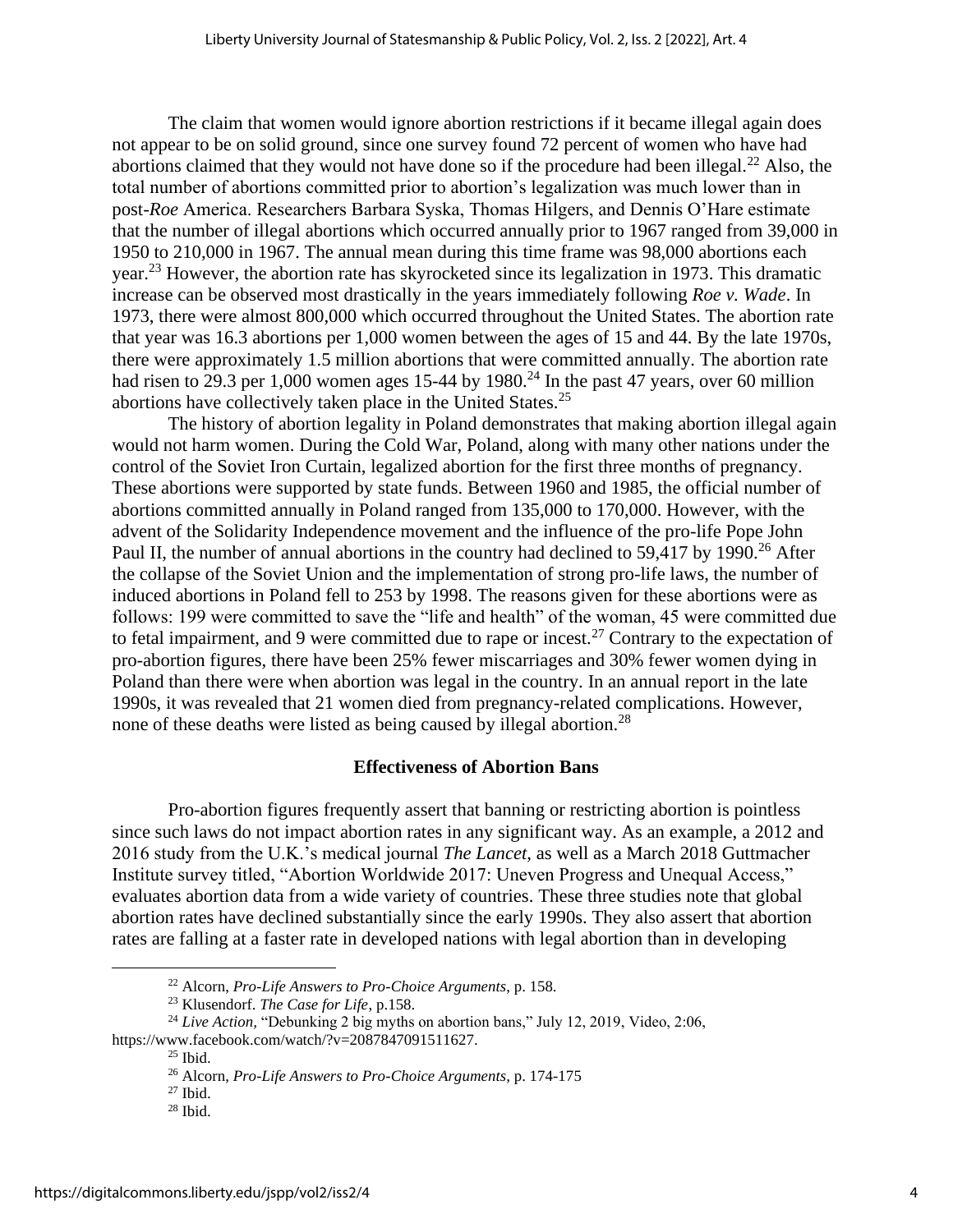nations with abortion bans. However, the Guttmacher study only lists seven countries as having significant legal protections for the unborn, while 94 developing countries heavily restrict abortion.<sup>29</sup> These countries are primarily located in Africa, Latin and South America, and the Middle East. Not only do these developing nations constitute a substantially larger sample size than the seven listed in the survey, but they have a much higher poverty rate as well. In none of these three studies did the authors adequately adjust for differences in poverty, demographic trends, economic growth, or other key factors.<sup>30</sup>

A study that did take these factors into consideration was authored by Philip Levine and Douglas Staiger and was published in the *Journal of Law and Economics* in 2004. Unlike the three other studies, this study examined how changes in abortion laws affected the incidence of abortion. Examples of such changes in abortion laws abound in Eastern European countries following the collapse of the Soviet Union. For example, abortion was illegal in Romania during the Soviet era. However, in 1990, it became legal upon request for the first 12 weeks of pregnancy.<sup>31</sup> Also, Albania and Bulgaria's restrictions on abortion were repealed in 1991 and 1989, respectively.<sup>32</sup> On the other hand, Poland made its abortion laws stricter during this period. While abortion had been legal in Poland for the first 12 weeks of a woman's pregnancy during the Soviet era, most abortions were deemed illegal in the country in  $1993$ <sup>33</sup>. The authors of this *Journal of Law and Economics* study adjusted for factors such as economic growth, inflation, and the number of women in each country of childbearing age. As a result, they found that significant legal restrictions on abortion, such as those in Poland, lead to abortion rates being reduced to 5% of what they otherwise would have been. In countries where abortion is legal only for medical or social reasons, abortion rates are 25% lower than similar countries where abortion is legal on demand. $34$ 

The increase in abortion rates following the liberalization of abortion laws is a fact that can be observed in the United States. In the U.S., the move towards legalizing abortion began in 1967, when Colorado expanded the legal availability of abortion, even though it was not legal on demand at this time. However, abortion was widely legal in Alaska, California, Hawaii, New York, and Washington by the end of 1970. In New York, there was no in-state residency requirement for obtaining an abortion. Accordingly, 58% of abortions in New York between 1971 and 1972 were performed on women from other states.<sup>35</sup> In 1973, abortion was legalized nationwide by means of the Supreme Court decision *Roe v. Wade*. As a result, the abortion rate increased from 13.2 per 1,000 women of childbearing age in 1972 to 19.3 per 1,000 in 1974.<sup>36</sup> Following this legalization, public support for legal abortion, as well as the number of abortion clinics and the abortion rate, all continued to increase. As an example, by 1980, the abortion rate was 29.3 per thousand women of reproductive age, constituting a 52% increase since 1974.<sup>37</sup>

<sup>29</sup> Michael J. New, "How the Legal Status of Abortion Impacts Abortion Rates," *Charlotte Lozier Institute*, May 23, 2018. https://lozierinstitute.org/how-the-legal-status-of-abortion-impacts-abortion-rates/. <sup>30</sup> New, "How the Legal Status of Abortion Impacts Abortion Rates."

 $36$  Ibid.

 $31$  Ibid.

<sup>32</sup> Ibid.

 $33$  Ibid.

 $34$  Ibid.

<sup>35</sup> Ibid.

<sup>37</sup> Ibid.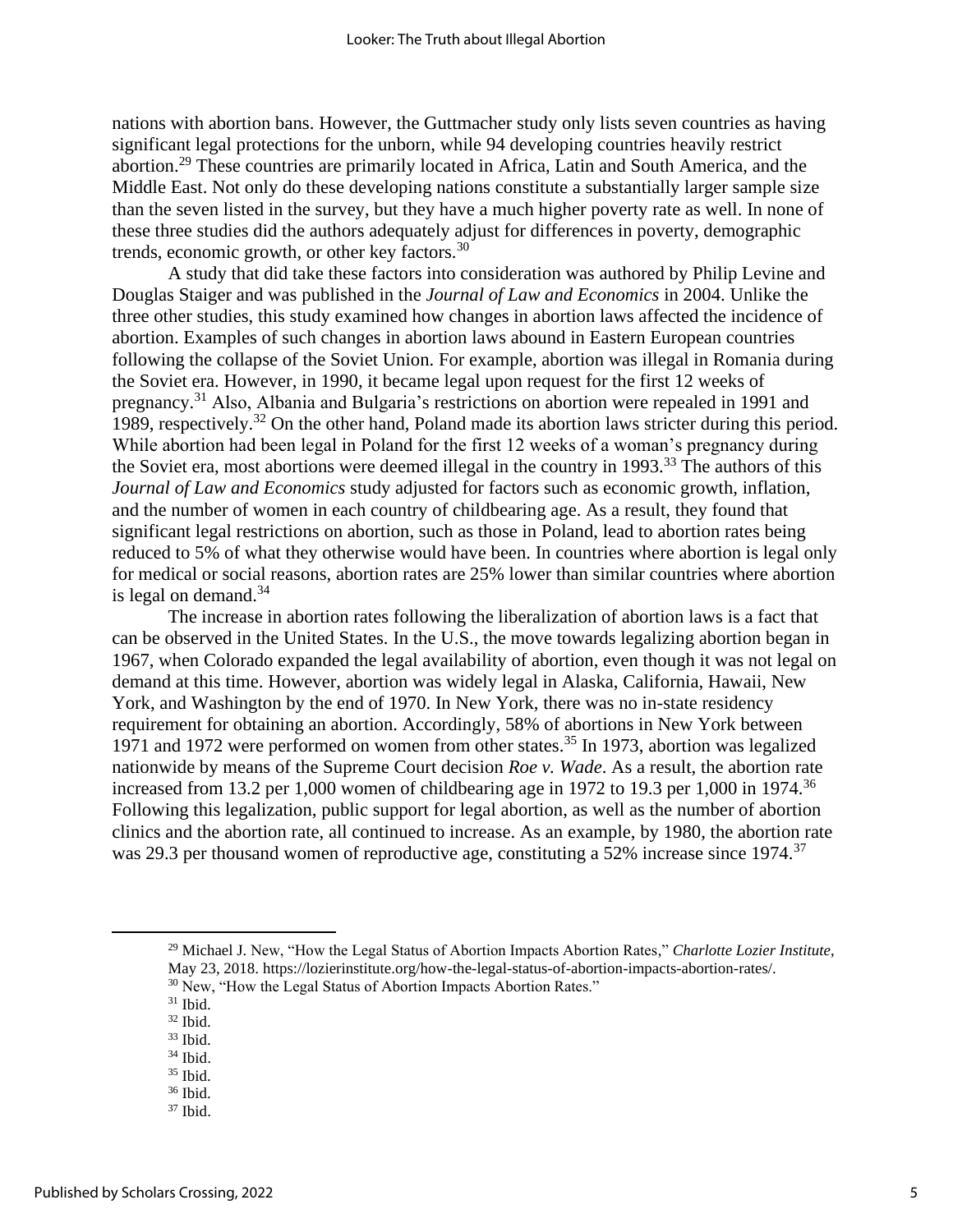#### **Effectiveness of Abortion Restrictions**

Complete abortion bans are not the only effective measure for reducing abortion rates. Parental involvement laws, informed consent requirements, and limits on abortion funding also help to achieve this end. A 2009 literature review from the Guttmacher Institute identified 16 peer-reviewed studies detailing the effects of parental involvement laws. Dr. Michael J. New found three additional studies dealing with these laws. Each one of these 19 studies noted a decline in the in-state abortion rate for minors in states with parental involvement laws. This decline ranged from 13% to 42%, with the average range being  $15{\text -}20\%$ .<sup>38</sup> While some studies claim that such laws lead to an increase in minors seeking out-of-state abortions, others find little to no evidence to support this claim.<sup>39</sup> On this note, two prominent studies have asserted that parental consent laws in Massachusetts and Texas have resulted in the in-state abortion rate declining more than the out of state abortion rate increased. Respectively, these studies are, "Parental Consent for Abortion: Impact of the Massachusetts Law," which appeared in the *American Journal of Public Health* in 1986, and "Changes in Abortions and Births and the Texas Parental Involvement Law," which appeared in *The New England Journal of Medicine* in 2006.<sup>40</sup> The Massachusetts study found that in the year that Massachusetts's parental involvement law went into effect, between 50 to 100 minors gave birth rather than have abortions. Additionally, the Texas study found that the birth rate for 17-year-old women increased by two percent following the implementation of the law. These findings are in keeping with results from other studies.<sup>41</sup> For example, a 2003 *Journal of Health Economics* study found that parental involvement laws reduced the pregnancy rates of women between the ages of 15 and 17 by four to nine percent. Additionally, a 2008 *Journal of Law, Economics, and Organization* study found that these laws actually decrease the gonorrhea rate for women under 20 by 12-20%. Finally, a study published in the journal *Economic Inquiry* found that the number of women between the ages of 15 and 17 who committed suicide fell by 11-21% in the aftermath of the adoption of these laws.  $42$ 

Informed consent laws require women seeking abortions to be given information about fetal development, health risks surrounding abortion, and information about sources that can support single mothers. These laws are also effective in reducing abortions. Three studies examined Mississippi's 1993 informed consent law and concluded that it resulted in a statistically significant reduction in the abortion rate.<sup>43</sup> Also, Dr. Michael J. New conducted two studies in 2010 and 2014 that used data from almost every state over a 21-year timeframe to determine the effectiveness of pro-life laws. The first study found that the 33 state-level informed consent laws reduced abortion rates by an average of 0.74 to 1.10 abortions per 1,000 women of childbearing age. This corresponds with a 3.7% to 5.6% reduction in the national abortion rate. New's 2014 study analyzed informed consent laws, which require women to view color photos of fetal development prior to the abortion procedure. These requirements were found to reduce abortion rates by 2-7%. Also, informed consent laws that require two separate visits to the abortion clinic reduce abortion rates by 7-12%.<sup>44</sup>

 $44$  Ibid.

<sup>&</sup>lt;sup>38</sup> New, "How the Legal Status of Abortion Impacts Abortion Rates."

 $39$  Ibid.

 $40$  Ibid.

 $41$  Ibid. <sup>42</sup> Ibid.

 $43$  Ibid.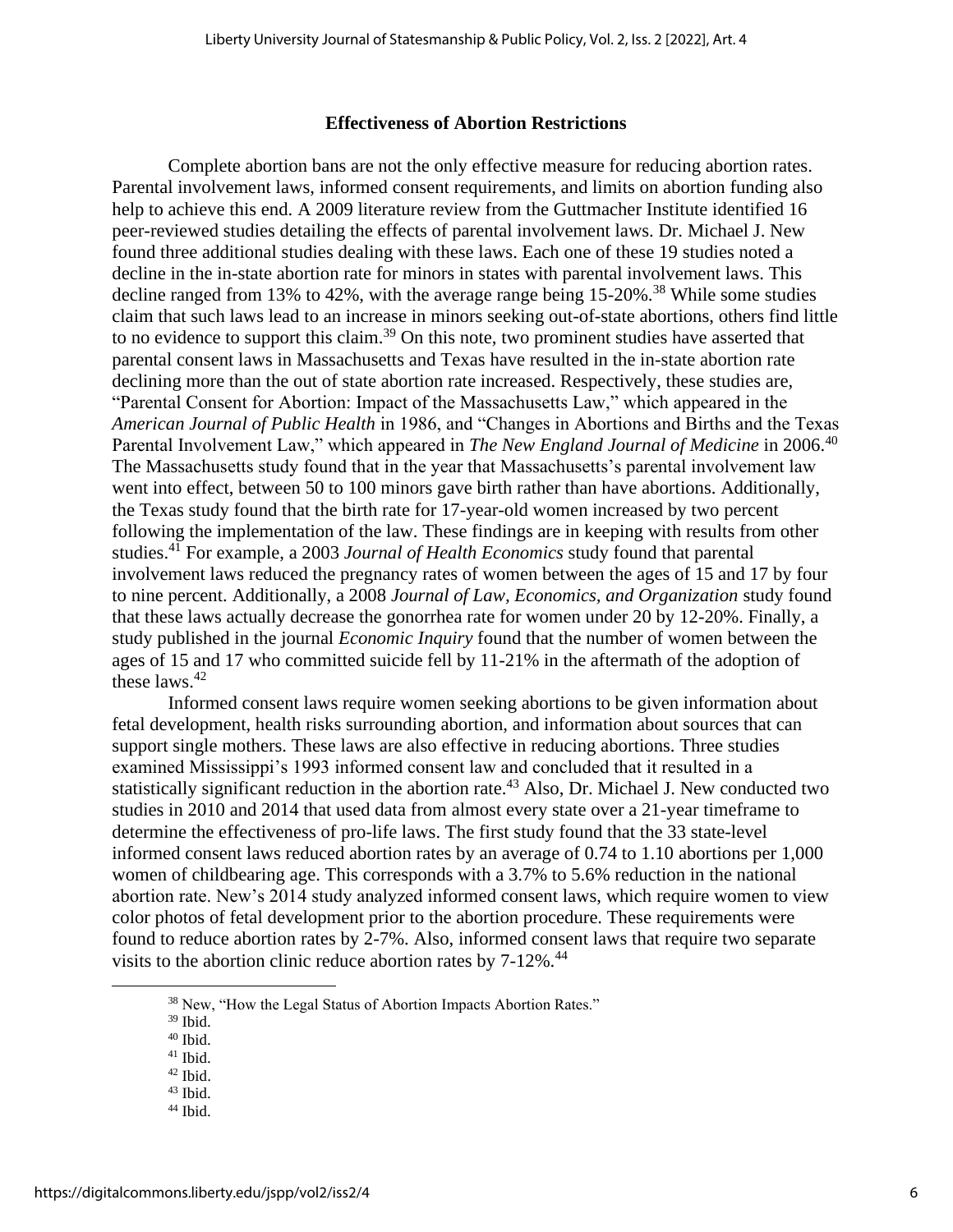Restrictions on public funding of abortion lead to a significant reduction in the abortion rate. A 2009 Guttmacher Institute literature review of 18 peer-reviewed studies, which analyzed the impact of state-level restrictions on Medicaid funding of abortions, found this to be true.<sup>45</sup> More specifically, fifteen of these studies found there was statistically significant evidence that abortion rates declined following a reduction in Medicaid funding. In North Carolina, abortions were publicly funded throughout the 1990s by means of a state abortion fund that often ran out of money. When funding was unavailable, 37% of women who would have had an abortion carried their child to term.<sup>46</sup>

The decline of abortions following public funding restrictions is not a phenomenon exclusive to state-level legislation. Between 1973 and 1977, the federal government spent approximately \$50 million annually to fund approximately 300,000 abortions each year through Medicaid.<sup>47</sup> To counteract this public funding, Republican Illinois Representative Henry Hyde proposed an amendment to achieve this end in 1976. At the time, Hyde said that the United States "cannot in logic and conscience help fund the execution of these innocent, defenseless human lives."<sup>48</sup> His amendment has subsequently been referred to as the Hyde Amendment, and it has been passed onto every annual spending bill since 1976. Dr. Michael J. New claims that this amendment saves approximately 60,000 lives every year and over 2 million lives over the course of the past several decades.<sup>49</sup>

#### **Biblical Support for the Unborn**

According to Scripture, life undoubtedly begins in the womb. Jeremiah 1:5 records the Lord saying, "Before I formed you in the womb I knew you, and before you were born I consecrated you; I appointed you a prophet to the nations."<sup>50</sup> Isaiah 44:2 states, "thus says the Lord who made you, who formed you from the womb and will help you: Fear not, O Jacob my servant, Jeshurun who I have chosen."<sup>51</sup> Finally, Psalm 139:13-16 proclaims:

"For you formed my inward parts; you knitted me together in my mother's womb. I praise you, for I am fearfully and wonderfully made. Wonderful are your works; my soul knows it very well. My frame was not hidden from you, when I was being made in secret, intricately woven in the depths of the earth. Your eyes saw my unformed substance; in your book were written, every one of them, the days that were formed for me, when as yet there was none of them."<sup>52</sup>

Since the Bible clearly affirms the reality of life in the womb, and since pro-life laws have been demonstrated to be effective in reducing abortion rates, Christians are called by God to fight abortion both personally and legally throughout society.

 $45$  Ibid.

<sup>46</sup> Ibid.

<sup>47</sup> Arina Grossu, "The Hyde Amendment has saved 2 million lives. Democrats want to kill it," *The Federalist*, September 30, 2016. https://thefederalist.com/2016/09/30/hyde-amendment-saved-2-millionlives-democrats-want-end/.

 $48$  Ibid.

 $49$  Ibid.

<sup>50</sup> Jeremiah 1:5. <sup>51</sup> Isaiah 44:2.

<sup>52</sup> Psalm 139:13-16.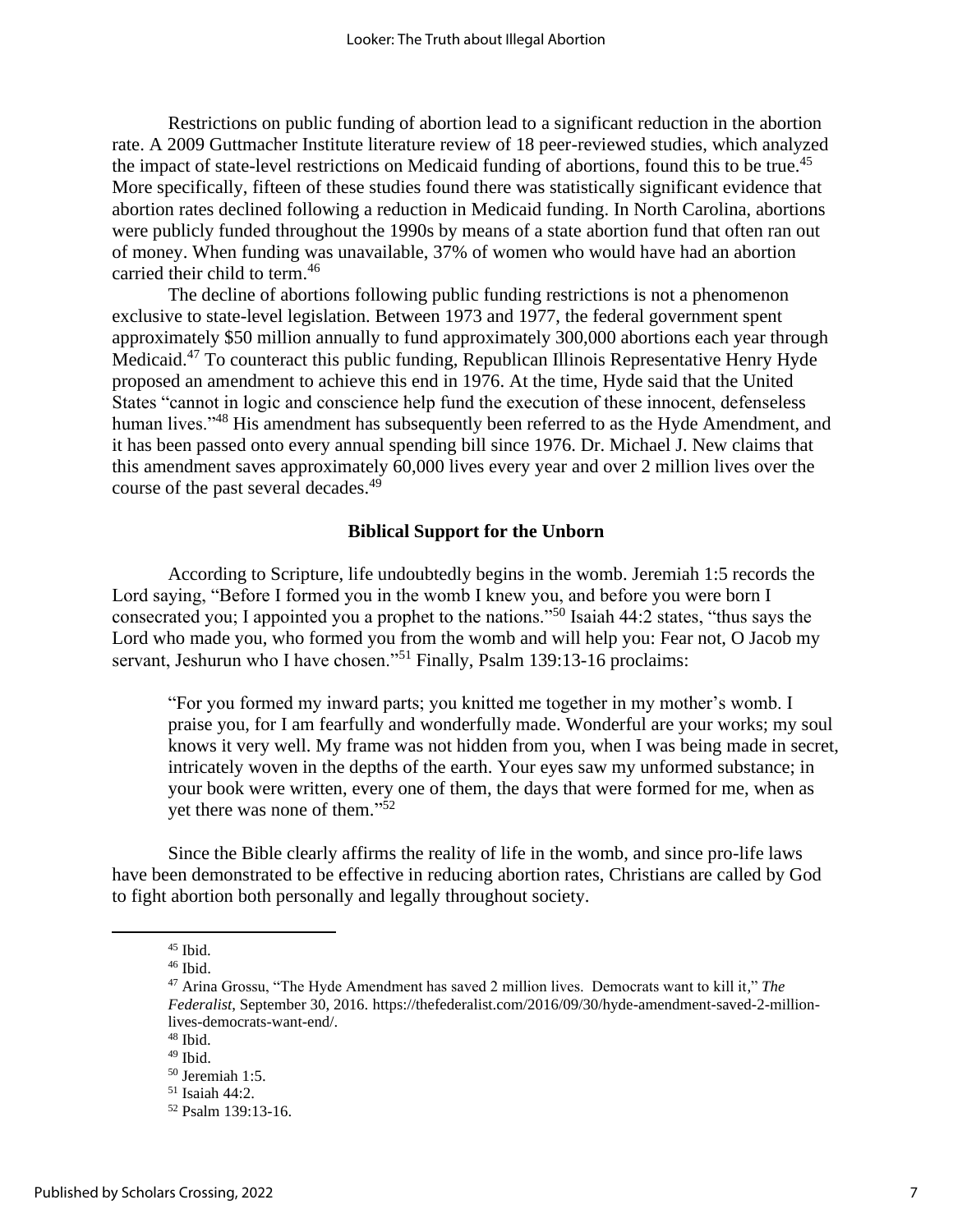Scripture also repeatedly calls for Christians to support the helpless and needy. Matthew 7:12 records the Golden Rule: "So whatever you wish that others would do to you, do also to them, for this is the Law and the Prophets."<sup>53</sup> Matthew 18:10 and 14 note, "See that you do not despise one of these little ones. For I tell you that in heaven their angels always see the face of my Father who is in heaven; so it is not the will of my Father who is in heaven that one of these little ones should perish."<sup>54</sup> Isaiah 1:17 commands: "Learn to do good; seek justice, correct oppression; bring justice to the fatherless, plead the widow's cause."<sup>55</sup> Finally, Psalm 82:3-4 proclaims, "give justice to the weak and the fatherless; maintain the right of the afflicted and the destitute. Rescue the weak and the needy; deliver them from the hand of the wicked."<sup>56</sup> These verses highlight God's calling for His people to care for one another, especially those who cannot help themselves. The unborn are the pinnacle of the helpless, as they cannot defend themselves in word or deed; as such, it is the responsibility of the Church to protect children in the womb so that they may have the opportunity to live and grow.

# **Conclusion**

Claims of thousands of women dying from illegal abortions each year are nothing short of inaccurate scare tactics that contradict objective reality. Not only did a small fraction of this number perish due to illegal abortions, but many maternal deaths occurred due to legal abortions in the years after *Roe v. Wade*. Additionally, contrary to the assertions of pro-abortion figures, laws that either restrict or outlaw abortion led to a substantial decline in the abortion rate. Furthermore, the Bible unequivocally assigns precious value to unborn life and commands believers to fight on behalf of the needy and helpless. For all of these reasons, born-again believers must be motivated by scientific data and Scriptural commands to abolish abortion throughout society. Such a task will not come easily. However, Christians can rest assured that through God's all-redeeming strength, anything can be accomplished. Like God said to Joshua before the march on Jericho: "Have I not commanded you? Be strong and courageous. Do not be afraid; do not be discouraged, for the Lord your God will be with you wherever you go."<sup>57</sup> Christians should not shy away from issues such as abortion; rather, Christians should face them head on, reflecting the love and just nature of God to all.

<sup>53</sup> Matthew 7:12.

<sup>54</sup> Matthew 18:10,14.

<sup>55</sup> Isaiah 1:17.

<sup>56</sup> Psalm 82:3-4.

<sup>57</sup> Joshua 1:9.